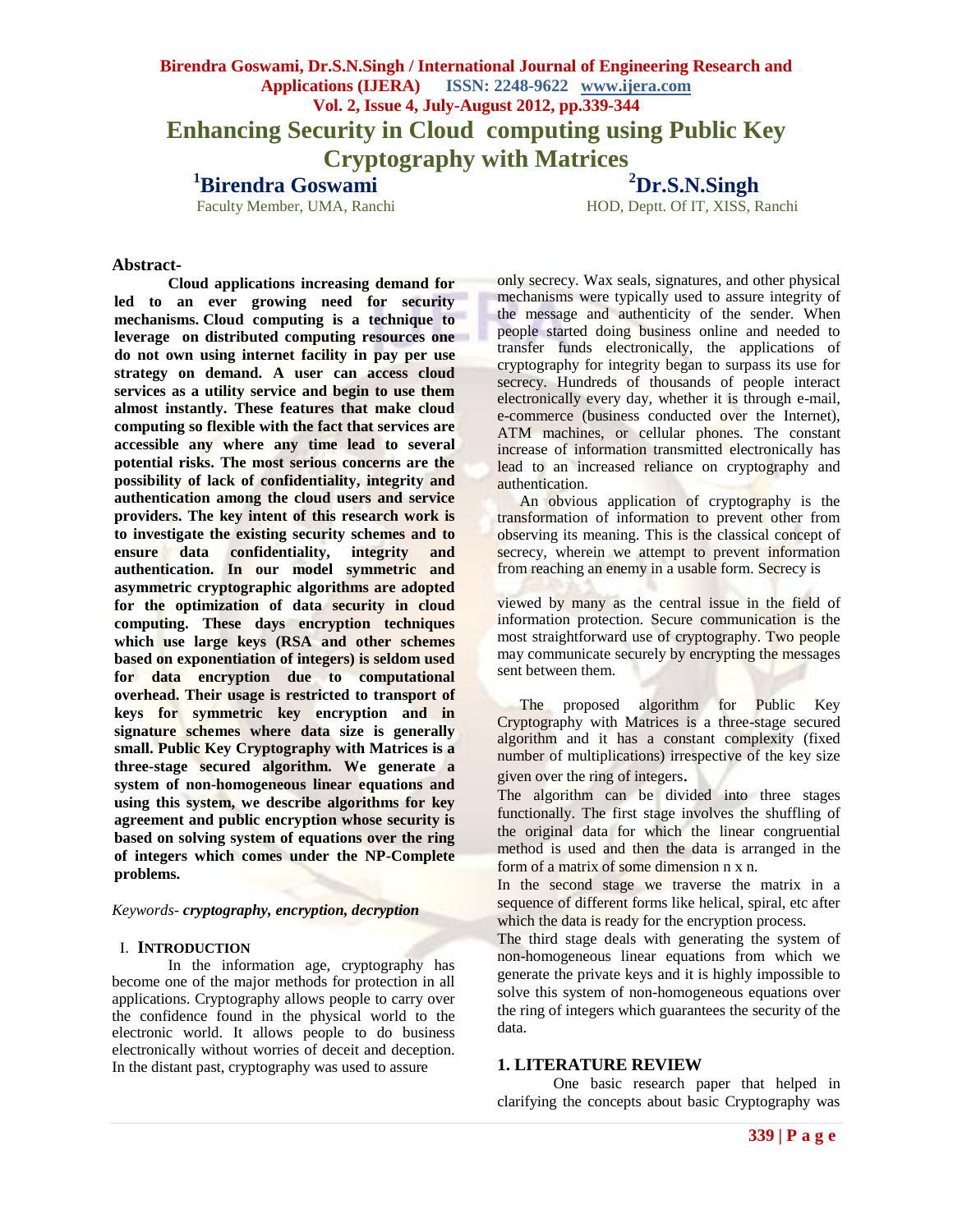# **Birendra Goswami, Dr.S.N.Singh / International Journal of Engineering Research and Applications (IJERA) ISSN: 2248-9622 www.ijera.com**

# **Vol. 2, Issue 4, July-August 2012, pp.339-344**

Introduction to Cryptography by Prof. Fred Piper of the Information Security Group of the University of London. Among other research papers that also helped in this respect are Asymmetric Cryptography and Practical Security by David Pointcheval and Contemporary Cryptology: Provable Security for Public Key Schemes also by David Pointcheval.

Another research paper by David Pointcheval and coauthored by Guillaume Poupard entitled A new NP-Complete Problem and Public Key Identification was found to be a major source of motivation for forming the new concepts.

A paper entitled Studying the Performance of Critical Neural Network on Problems related to Cryptography by E. C .Laskari, G. C. Meletios, D. K. Tasoulis and M. N. Vrchaits was also found to be very useful in this regard.

Other useful research papers include Neural Network and their Cryptographic Applications by David Pointcheval and Livreder and also the paper by Kyung-Ahshim and Song Sik Woo called Cryptanalysis of Tripartite and Multi-party Authenticated Key Agreement Protocols.

The implementation approaches for public key cryptography algorithms with matrices was mainly clarified by the following research papers.

The first paper was named Matrix based Asymmetric Bulk Encryption Algorithm and was written by Mukesh Kumar Singh of Texas Instruments, Inc. and another research paper that was found to be very helpful from the point of view of implementation was The Public Key Cryptography with Matrices also written by Mukesh Kumar Singh.

The other paper was by Farshid Delgosha and Farcmarz Fekri and is entitled Public Key Cryptography using Paraunity Matrices.

# **2. PROPOSED APPROACH FOR PUBLIC KEY CRYPTOGRAPHY WITH MATRICES**

In this study an algorithm for public key cryptography using matrices will be proposed, which is structurally and functionally divided into two basic parts.

The first part deals with the pre-processing of data and it includes the two main processes of data shuffling and traversing of the data.

Finally there is the second part of the algorithm which deals with the key generation, key agreement and encryption /decryption processes.

Now we discuss the algorithms in greater details to explain its working and features:

### **Section 1: PRE PROCESSING OF DATA.**

This section will deal with the part of the algorithm that deals with the pre-processing of data and this section can be divided into the following two stages:

### **1.1) Shuffling of the Data**

In this algorithm the idea for the shuffling of data is mainly based on that suggested by Mukesh Kumar Singh in his research paper *Matrix based Asymmetric Bulk Encryption Algorithm.*

Suppose L be the length of the message to be encrypted. We consider here two arrays as follows

1) index[1…….L] is an array containing all the indices of the message, and

2) hash[1……..M] is the array containing some magic numbers

such that when we apply the linear congruential method to the array index[1…L] then the output of the index[1…L] array does not contain any repeated indices.

The linear congruential method can be formulated as follows:

STEP 1) For  $I = 1$  to initialise index  $[I] = I$ , and initialise  $x = 1$ 

STEP 2) For  $J = 1$  to M, repeat Step (3) to Step (5)

STEP 3) For  $K = 1$  to L, repeat Step (4) to Step (5)

STEP 4)  $x = ((J+1)*x + hash[(J+K) \mod M]) \mod L$ 

STEP 5) Swap (index[K], index[x])

STEP 6) Return index[1.....L]

The original message is shuffled or rearranged on the basis of the array index[1….L] that we have obtained as an output using the method depicted above.

Now an integer N is selected such that  $N^2 \geq L$ , i.e. the

value of  $N^2$  is greater than or equal to that of L and the data is arranged in an NxN matrix form.

## **1.2) Traversing the Data Matrix**

This stage involves reading out of the data from the data matrix of order NxN.

This can be achieved in any of the following manners which are depicted through appropriate selfexplanatory diagrams:

1.2.1) Spiral Traversal: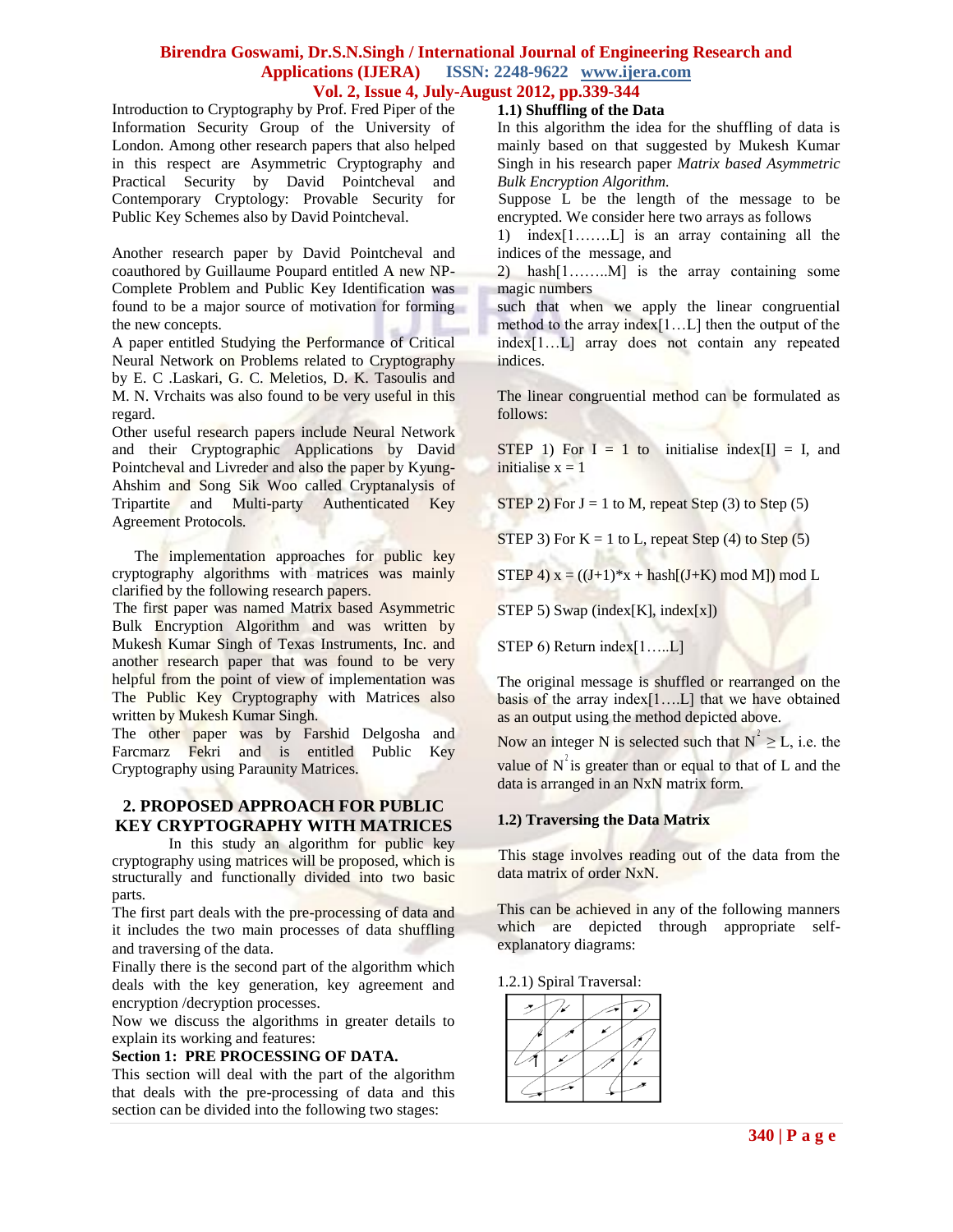# **Birendra Goswami, Dr.S.N.Singh / International Journal of Engineering Research and Applications (IJERA) ISSN: 2248-9622 www.ijera.com Vol. 2, Issue 4, July-August 2012, pp.339-344**

## 1.2.2)Reversed Spiral Traversal

### 1.2.3) Helical Traversal



1.2.4) Sine Waveform Traversal



1.2.5) Reverse Helical

Since here there are five patterns, so there can be 5! possible sequences. Let the sequences be  $T_1, T_2, \ldots, T_k$  $T_{120}$ *Suppose that the sequence represented above is*  $T_I$ *.* 

Next we discuss the three parts of the second stage of our algorithm:

### **Section 2.1) KEY GENERATION**

We first take a matrix G of size nXn such that  $|G| = 0$ and a list  $L = \{a_1, a_2, \ldots, a_n\}$  of integers. So, from section (2.1), we can form a circulant matrix  $L_c = \text{circ}(x_1, x_2, \ldots, x_n)$ where the  $x_i$ 's are nothing but  $a_i$ 's.

Now, let  $\sigma$  be a permutation on the set  $\{1, 2, 3, \ldots \}$ , n}.

The matrix G can now be written in the form

 $G =$  $\overline{\phantom{a}}$  $\overline{\phantom{a}}$  $\overline{\phantom{a}}$  $\overline{\phantom{a}}$  $\overline{\phantom{a}}$  $\overline{\phantom{a}}$  $\rfloor$  $\overline{\phantom{a}}$  $R_{n}$  $\overline{ }$  $\overline{ }$  $\overline{ }$  $\overline{\phantom{a}}$  $R_{2}$  $R_1$ . . where the  $R_i$ 's are the rows of the matrix

Now, we try to find a Y such that

 $R_i.Y = L_c \sigma(i)$ i.e.  $R_i$ .  $Y = L_c(1,i)$ 

G.

where  $i = 1, 2, 3, \ldots, n$ .

The above system of equations can be put in the form  $G.Y = X$ 

where  $X =$  $\overline{\phantom{a}}$ 1  $\overline{\phantom{a}}$  $\overline{\phantom{a}}$ L L L  $L_c(1,1)$ .  $L_c(1,2)$ 

L

 $\lfloor L_c(1,n) \rfloor$ h .

The above system of equations should be consistent and as we have taken  $|G| = 0$ , so the system cannot have a unique solution.

We take one such Y and from the elements of Y, we can form a circulant matrix Y<sub>c</sub>.

Now, we formulate a matrix  $P = L_c$ .G.Y<sub>c</sub>

 $\overline{\phantom{a}}$  $\overline{\phantom{a}}$ 

Then we take Public Key:  $\{ G, L_c, P \}$ Private Key:  ${Y_c, \sigma}$ 

### **SECTION 2.2) KEY AGREEMENT**

1. G is the matrix known to both the communicating parties.

2. Party 1 selects a private key  $\{L_c, Y_c, \sigma_1\}$  by using a list L as mentioned in section  $(3.1)$ . Find T<sub>1</sub> and send to PARTY 2

3. Party 2 will also select a private key  $\{M_c, Z_c, \sigma_2\}$ using list M. Find  $T_2$  and send to PARTY 1. 4. PARTY 1 receive  $T_2$  and calculates  $S=T_2.Y_c$ 

5. PARTY 2 receive  $T_1$  and calculates  $S=T_1.M_c$ 

Illustration of above process

| PARTY 1                       |              |
|-------------------------------|--------------|
| PARTY 2                       |              |
| Select { $Y_c$ , $\sigma_1$ } |              |
| find $T_1 = G$ . $Y_c$        |              |
| send $\{T_1\}$                | Gets         |
| $\{T_1\}$                     |              |
|                               | select       |
| $Z_c, \sigma_2\}$             |              |
|                               | find $T_2 =$ |
| $G. Z_c$                      |              |
| gets $\{T_2\}$                | send         |
| $\{T_2\}$                     |              |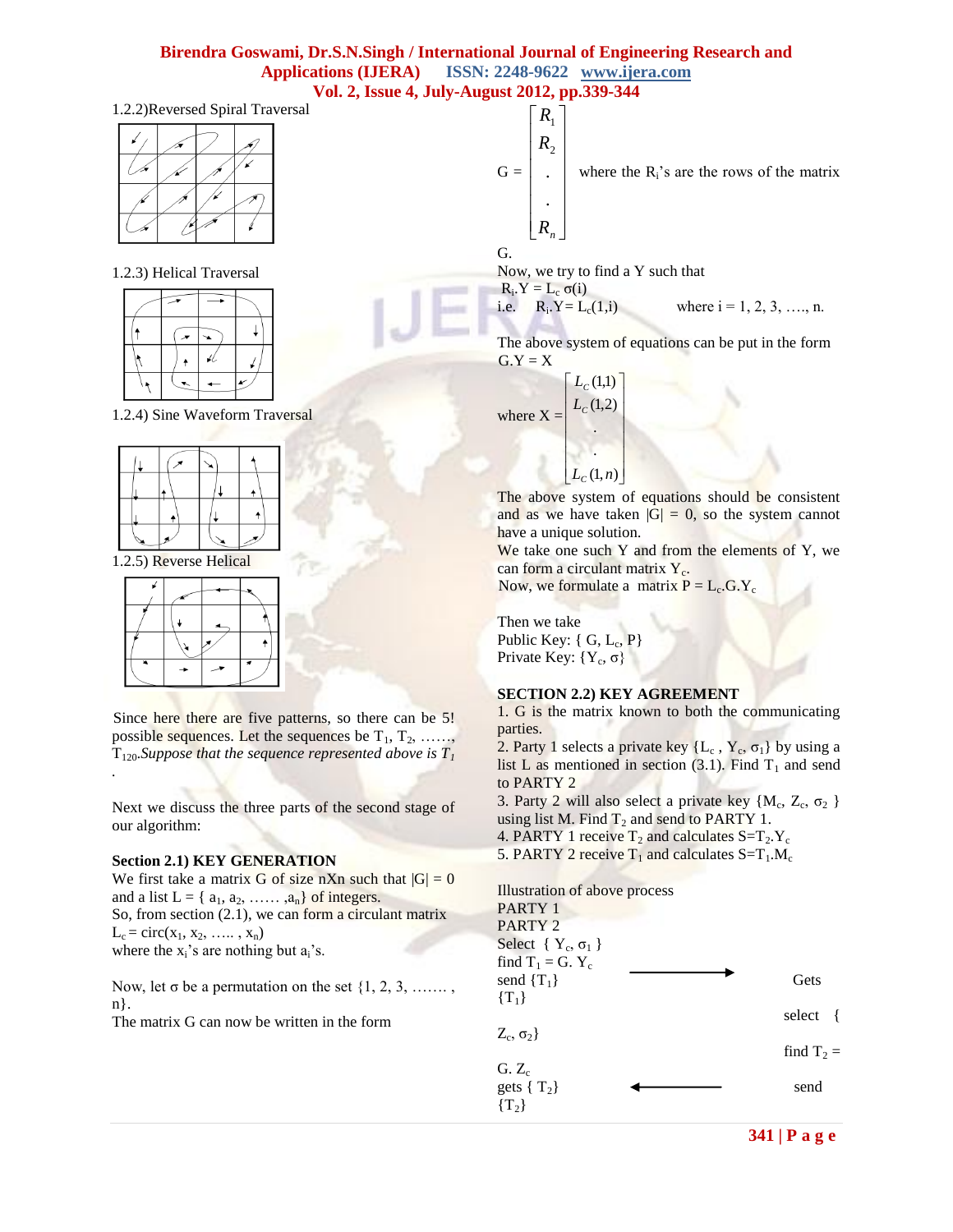# **Birendra Goswami, Dr.S.N.Singh / International Journal of Engineering Research and Applications (IJERA) ISSN: 2248-9622 www.ijera.com**

# **Vol. 2, Issue 4, July-August 2012, pp.339-344**

find S

find  $S = T_2$ .  $Y_c$  $=T_1$ .  $Z_c$ 

For both the parties the commutative property of the product of circulant matrices ensures that

 $S = G. Y_c. Z_c$ 

where matrix S is the shared secret between the two parties

# **SECTION 2.3: ENCRYPTION AND DECRYPTION PROCESSES**

# **2.3.1) Encryption Algorithm**

Let S be the data matrix to be encrypted. We generate two circulant matrices  $X_1$  and  $X_2$ .

Calculate

 $D_1 = X_1.G.X_2$ and

 $D_2 = \{ (X_1.P.X_2) \bigoplus S \}$ 

where  $\Theta$  is the bitwise XOR operator between the corresponding elements of the two operand matrices. The set  $\{D_1, D_2\}$  is the encrypted form of the data S.

## **2.3.2) The Decryption Algorithm**

In the above stage we obtained the encrypted data  ${D_1,$  $D_2$ } of the data S.

Now we can obtain the original data S back from this encrypted data by using the secret key of the communicating party as follows:

$$
L_c.D_1. Y_c \stackrel{\bigoplus}{=} D_2 = L_c.X_1.G.X_2. Y_c \stackrel{\bigoplus}{=} X_1.P.X_2 \stackrel{\bigoplus}{=} S
$$
  
=  $L_c.X_1.G.X_2. Y_c \stackrel{\bigoplus}{=} X_1.L_c.G.Y_c.X_2 \stackrel{\bigoplus}{=} S$   
=  $L_c.X_1.G.X_2. Y_c \stackrel{\bigoplus}{=} L_c.X_1.G.X_2. Y_c \stackrel{\bigoplus}{=} S$   
=  $S$ 

Hence we have decrypted the data using the private key of the communicating party.

## **SECURITY AND ILLUSTRATION OF THE ALGORITHM ON PUBLIC KEY CRYPTOGRAPHY WITH MATRICES**

In this chapter, the proposed algorithm will be explored from the perspective of security and then we illustrate the working of the algorithm with appropriate examples.

# **SECURITY OF THE ALGORITHM**

The possible attacks on the security of this algorithm can be either by directly solving the system of equations  $G.Y = X$  as in section (3.1) or using the matrix  $P = L_c$ . G. Y<sub>c</sub>.

To avoid the first possibility of attack, we have to select the augmented matrix [G:X] such that the rank of  $[G:X]$  = rank of  $G = r < n$ , where n is the number of unknowns.

Then the n-r variables are independent and so we can take any arbitrary values for these variables and the remaining r variables are dependent on these n-r variables.

So, if we are able to find matrices G and X such that the value of rank r is minimum and that of n is more, then it will be ensured that the number of independent variables is high, so that searching the solution becomes an NP-Complete problem.

In the second case, the intruder can try to know the value of  $Y_c$  using  $P = L_c$ . G.  $Y_c$ .

By using the list L given in the public key, he can have possibly n! values of  $L_c$  and so the intruder have n! different systems of equations of the form  $P = L_c$ .G.Y<sub>c</sub> , which again gives rise to NP-Complete problem.

# **ILLUSTRATION OF THE WORKING OF THE ALGORITHM**

Now the encryption-decryption process is illustrated by using the sample data as below:

IT IS GENERALISED KEY Here the total length of the data is  $L = 21$ .

# **Data Shuffling:**

Using section  $(2.1)$ , we shuffle the data using

 $Hash = \{13, 91, 11, 12, 78, 37, 77, 17\}$ 

Then the Index array values become

 $Index(1) = 12Index(2)=7$  ............... Index(21) = 10 Now the data will be shuffled to the following form AGYDE ENT SLIISEIKR E

Take  $A = 11, \dots, Z = 36$  and take the space as 99.

As mentioned in section  $(2.1)$ , we will arrange the data in a matrix of size 5X5 to get

| 32 | 65 71                            |                | 68<br>84 | 69<br>32 |  |
|----|----------------------------------|----------------|----------|----------|--|
| 83 | 71 89<br>69 78<br>76 74<br>73 75 |                | 74       | 83       |  |
| 69 |                                  |                | 82       | 32       |  |
|    |                                  | $\overline{0}$ |          |          |  |

# **Data traversing:**

 $\overline{A}$ 

Using section (2.2), the matrix A can be traversed with  $T_1$ .

Then we get the data matrix

|  | $\begin{bmatrix} 0 & 74 & 69 & 69 & 65 \\ 83 & 0 & 73 & 74 & 84 \\ 69 & 82 & 78 & 32 & 83 \\ 89 & 75 & 32 & 68 & 0 \\ 32 & 76 & 71 & 69 & 0 \end{bmatrix}$ |  |  |
|--|------------------------------------------------------------------------------------------------------------------------------------------------------------|--|--|

## **Key Generation:**

Now the data matrix is encrypted using section (3). Let public key be taken as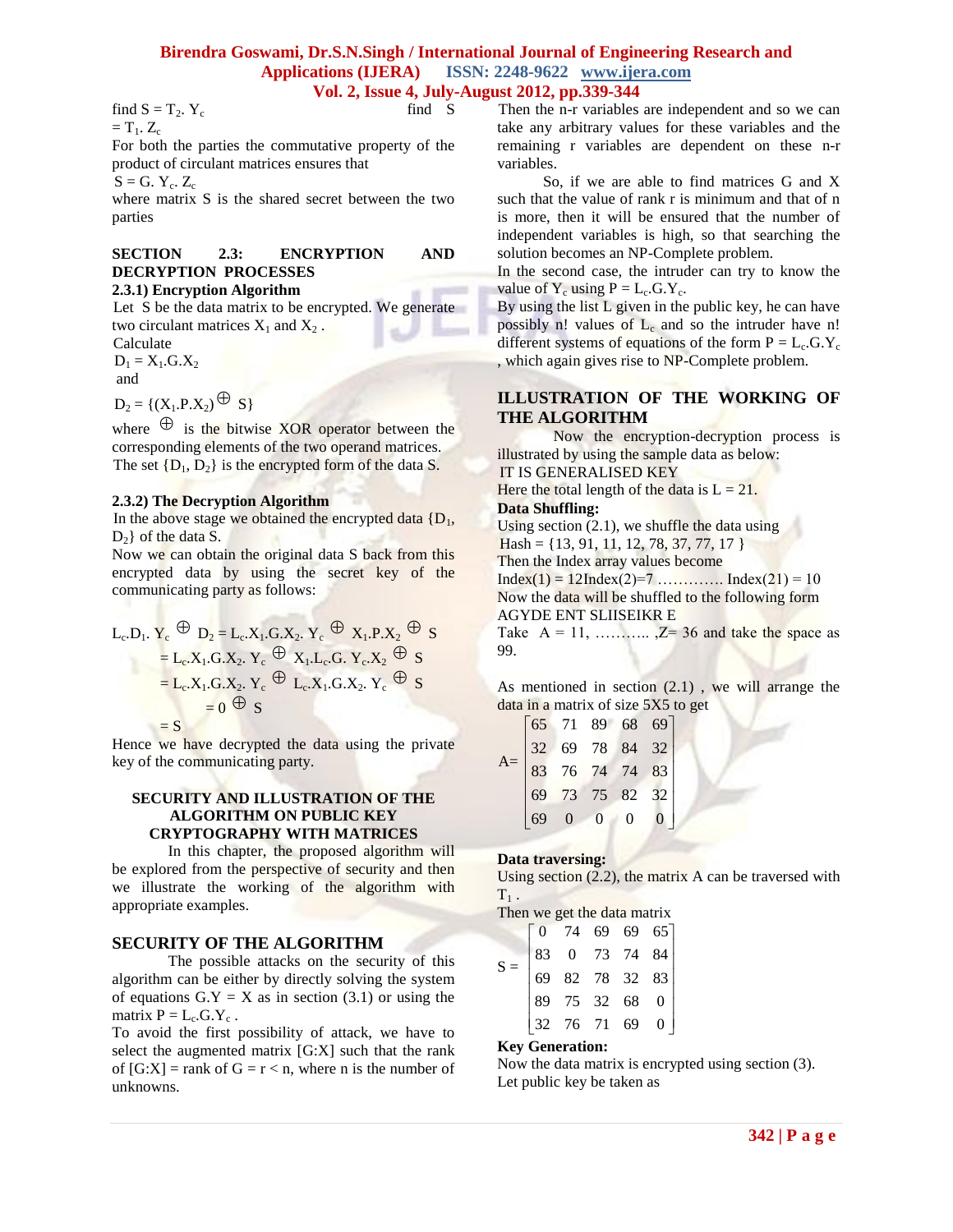# **Birendra Goswami, Dr.S.N.Singh / International Journal of Engineering Research and Applications (IJERA) ISSN: 2248-9622 www.ijera.com Vol. 2, Issue 4, July-August 2012, pp.339-344**

| $\mathbf{G} = \begin{bmatrix} 10 & 9 & 18 & 20 & 2 \\ 9 & 30 & 44 & 28 & 19 \\ 20 & 18 & 36 & 40 & 4 \\ 18 & 60 & 88 & 56 & 38 \\ 40 & 36 & 72 & 80 & 8 \end{bmatrix}$ |  |  |  |                                                                                                |
|------------------------------------------------------------------------------------------------------------------------------------------------------------------------|--|--|--|------------------------------------------------------------------------------------------------|
|                                                                                                                                                                        |  |  |  |                                                                                                |
| and<br>$L = \{ 160, 320, 78, 80, 39 \}$<br>Take<br>$L_c =$ circ( 78, 320, 18, 160, 39)                                                                                 |  |  |  |                                                                                                |
| and $\sigma = \begin{pmatrix} 1 & 2 & 3 & 4 & 5 \\ 3 & 5 & 4 & 1 & 2 \end{pmatrix}$                                                                                    |  |  |  |                                                                                                |
|                                                                                                                                                                        |  |  |  |                                                                                                |
|                                                                                                                                                                        |  |  |  | Then we have to find a Y = $\begin{bmatrix} y_1 \\ y_2 \\ y_3 \end{bmatrix}$ such that G.Y = X |
|                                                                                                                                                                        |  |  |  |                                                                                                |



 $y_5$ 

as mentioned in section (3.1).

Then we get the equations

 $10y_1 + 9y_2 + 18y_3 + 20y_4 + 2y_5 = 80$ 

 $9y_1 + 30y_2 + 44y_3 + 28y_4 + 19y_5 = 39$ 

 $20y_1 + 18y_2 + 36y_3 + 40y_4 + 4y_5 = 160$ 

 $18y_1 + 60y_2 + 18y_3 + 20y_4 + 38y_5 = 78$ 

 $40y_1 + 36y_2 + 72y_3 + 80y_4 + 8y_5 = 320$ 

Now, solving the above equations we get the values of the variables

 $y_1 = (683 - 48a - 116b + 37c)/73$ 

 $y_2 = -10(33 + 278a/10 + 10b + 172c/10)/219$ where  $y_3 = a$ ,  $y_4 = b$  and  $y_5 = c$  such that a,b,c are integres.

So, from the above context we can observe that the values of  $y_3$ ,  $y_4$  and  $y_5$  can be any arbitrary integers and the values of  $y_1$  and  $y_2$  depends on these values. Now, taking  $y_1 = -6$ ,  $y_2 = 5$ ,  $y_3 = 10$ ,  $y_4 = 7$  and  $y_5 = 50$ and  $Y_c = \text{circ}(50 \ 5 \ -6 \ 10 \ 7)$ . Therefore, the private key is  ${Y_c, \sigma}$ .

And  $P = L_c \cdot G. Y_c$ 

|  | $(906682 \quad 1612876 \quad 2128210 \quad 1517420 \quad 860248)$                     |  |  |
|--|---------------------------------------------------------------------------------------|--|--|
|  |                                                                                       |  |  |
|  | $\begin{array}{ l} \hline 1099921 & 1888605 & 2485698 & 1860577 & 967603 \end{array}$ |  |  |
|  | 1234786 1808536 2350222 2179208 738100                                                |  |  |
|  | $\begin{pmatrix} 764882 & 1093930 & 1418596 & 1357554 & 427766 \end{pmatrix}$         |  |  |

### **Encryption:**

Take two circulant matrices  $X_1 = circ( 19 89 72 29 28 )$  $X_2 = circ(26 29 42 52 57)$ and then

| $D_1 = X_1.G.X_2$<br>$(1592898 \t 1588391 \t 1389547 \t 1272655 \t 1435519)$ |  |  |  |  |  |  |  |  |
|------------------------------------------------------------------------------|--|--|--|--|--|--|--|--|
|                                                                              |  |  |  |  |  |  |  |  |
| 1810771 1806917 1581634 1446233 1633173                                      |  |  |  |  |  |  |  |  |
| 2153039 2144688 1874571 1721060 1937992                                      |  |  |  |  |  |  |  |  |
|                                                                              |  |  |  |  |  |  |  |  |
| $(1344113 \t1339086 \t1170567 \t1074362 \t1210054)$                          |  |  |  |  |  |  |  |  |
|                                                                              |  |  |  |  |  |  |  |  |

$$
D_2 = \{ (X_1.P.X_2) \oplus S \}
$$

| $= 1.0e + 010$ * |  |                                                                                                                                                      |
|------------------|--|------------------------------------------------------------------------------------------------------------------------------------------------------|
|                  |  | $(7.8250 \t 7.6111 \t 6.8724 \t 6.5195 \t 7.2816)$                                                                                                   |
|                  |  | 8.1174 7.8883 7.1075 6.7749 7.5465<br>7.4335 7.2391 6.5555 6.1788 6.9262<br>6.9448 6.7503 6.0853 5.7938 6.4579<br>7.6472 7.4302 6.6922 6.3845 7.1082 |
|                  |  |                                                                                                                                                      |
|                  |  |                                                                                                                                                      |
|                  |  |                                                                                                                                                      |

 ${D_1, D_2}$  is the encrypted data of the data matrix S. **Decryption:**

| $L_e.D_1.Y_c$ $\oplus$ $D_2 = \begin{bmatrix} 0 & 74 & 69 & 69 & 65 \\ 83 & 0 & 73 & 74 & 84 \\ 69 & 82 & 78 & 32 & 83 \\ 89 & 75 & 32 & 68 & 0 \\ 32 & 76 & 71 & 69 & 0 \end{bmatrix}$ = S |  |  |  |
|---------------------------------------------------------------------------------------------------------------------------------------------------------------------------------------------|--|--|--|
|                                                                                                                                                                                             |  |  |  |

3. Limitations

Cloud Computing is a way of providing dynamically scalable and available resources such as computation, storage etc as a service to users who can use it to deploy their applications and data. Cloud Computing can handle data in both the public and the private domain. But this seemingly harmless way of thinking about building applications has its own set of issues.

### 4. Conclusion

At the beginning of this study it was realized that in recent times key encryption including RSA and other schemes based on exponentiation of integers is rarely used for data encryption because of the larger overhead in terms of processor time utilization.Their use is more or less restricted to transport of keys for symmetric key encryption and in signature schemes where data size is generally small. Another observation that was made is that these days all symmetric/asymmetric encryption algorithms are using hash functions as an integral part for the message integrity.

 To encrypt large messages a hybrid approach is used in which the messages are actually encrypted using symmetric schemes (DES, AES, etc.) and the key is transported using asymmetric schemes (RSA). In the algorithm that has been proposed here the effort has been in the direction of faster public key encryption without compromising the security of the system. The Public Key Cryptography with Matrices is a three-stage secured algorithm and it has a constant complexity